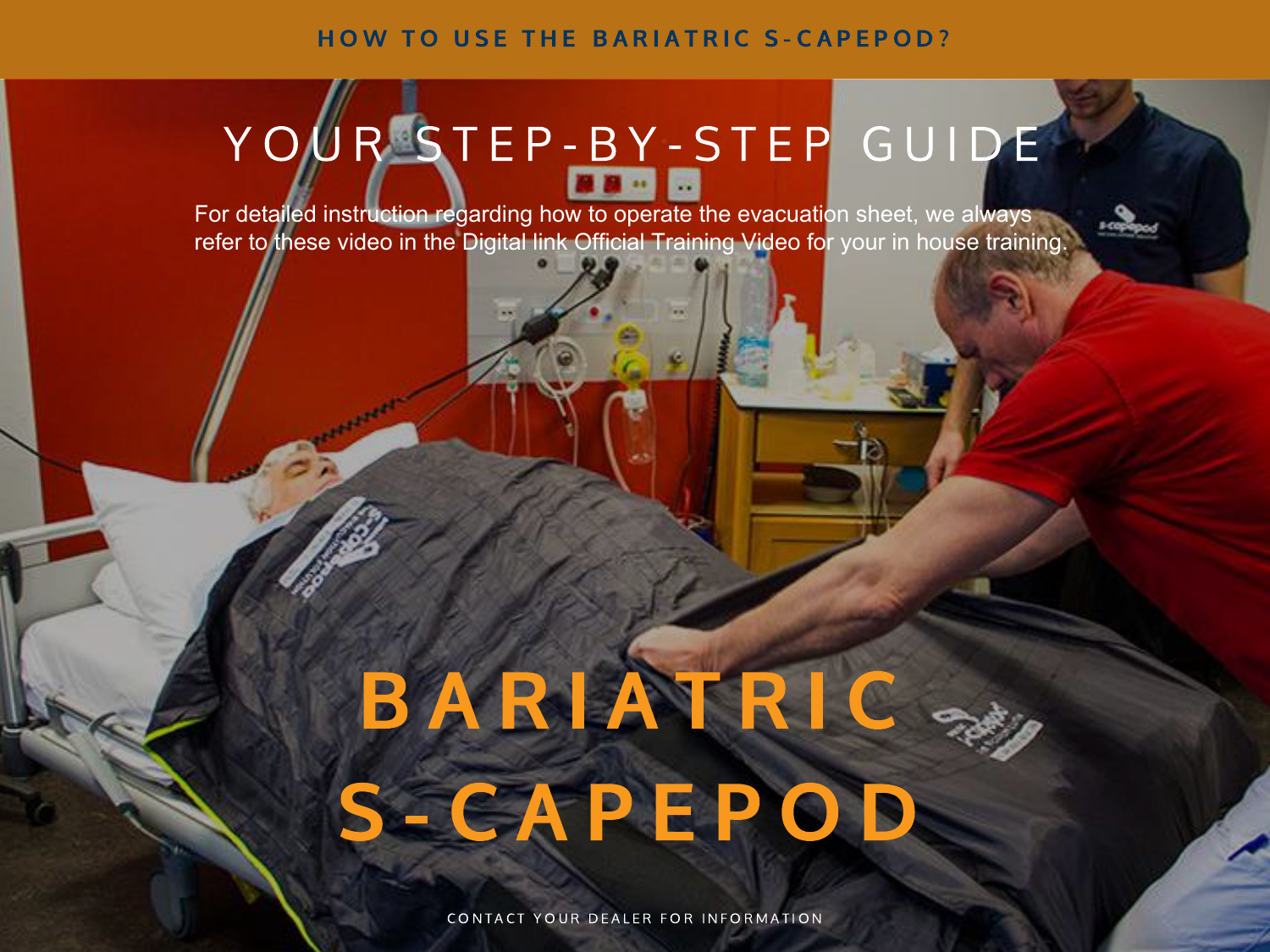# What is Bariatric S-CAPEPOD?

Bariatric S-CAPEPOD is designed for the rapid and safe evacuation of bariatric bedridden people, up to 300 kg / 661 lbs.

It simply sits under the bed mattress and when needed, it can be deployed in only a matter of seconds.

The device ensures that no one leaves behind during an emergency evacuation. The Bariatric S-CAPEPOD can make a huge difference when every second counts.

Therefore, it is of critical importance that you and your staff knows how to use the Bariatric S-CAPEPOD. By studying the materials in this eBook, you will learn the basics on how to use the evacuation sheet.

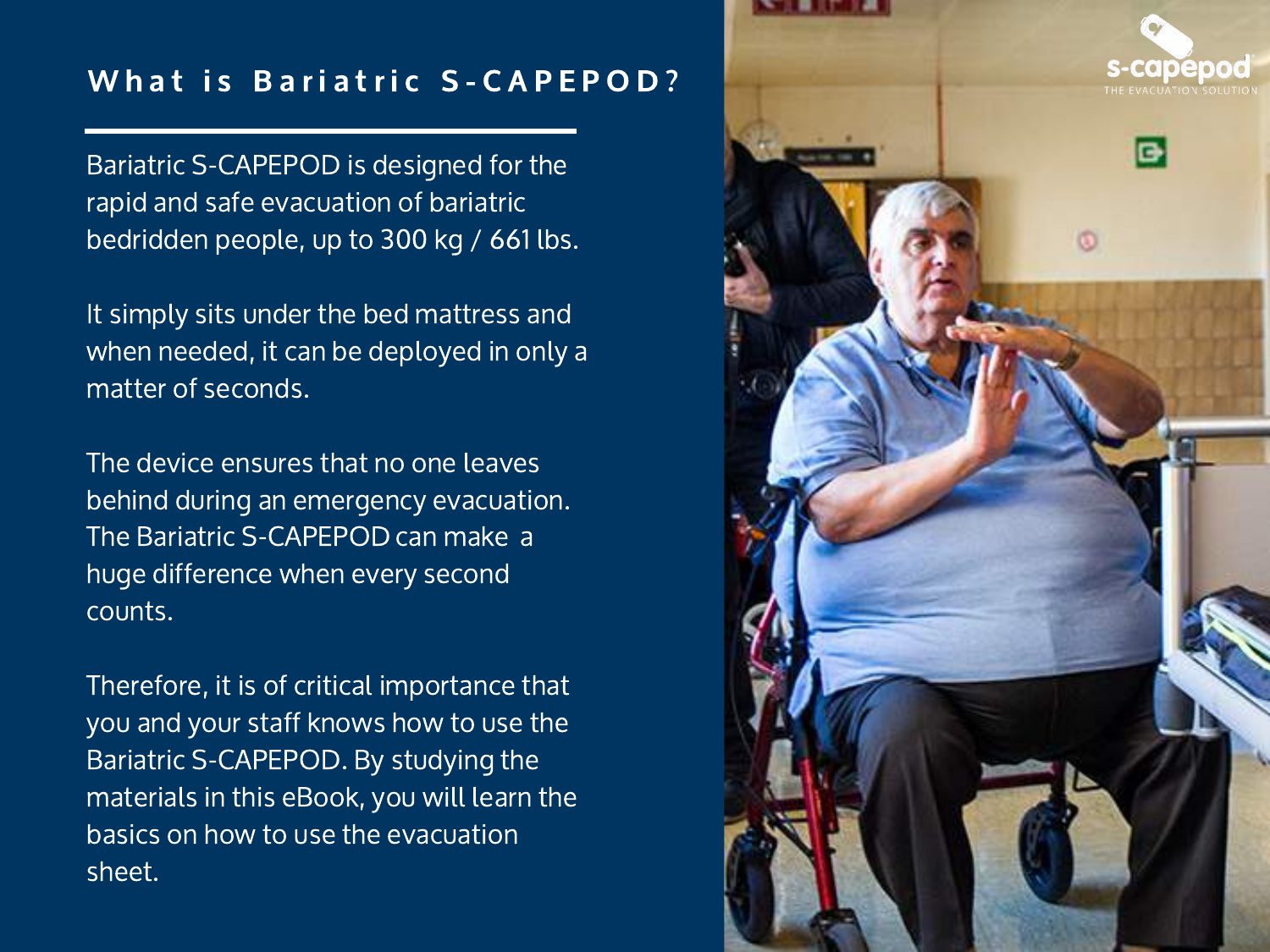

Install the Bariatric S-CAPEPOD on the bedframe and place the mattress on top. Do this carefully and make sure to attach the Bariatric [S-CAPEPOD](https://www.youtube.com/watch?v=5gWh93ci1CI&t=1s) to the mattress with the elastics at the head side.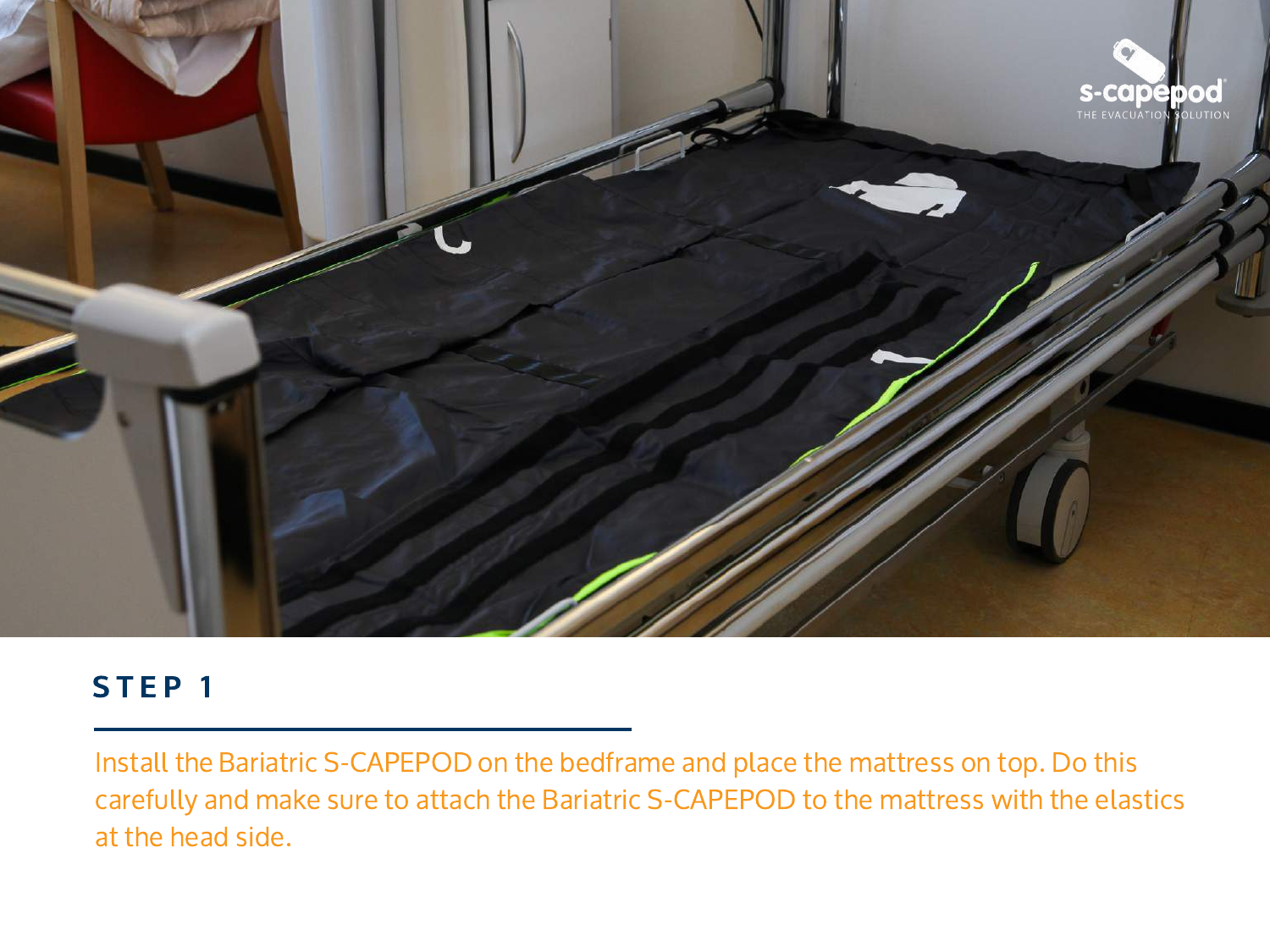



Pull the right end, the left end and the bottom flap of the Bariatric S-CAPEPOD from under the mattress. Small flaps are also attached to the left and right flaps. Pull these along.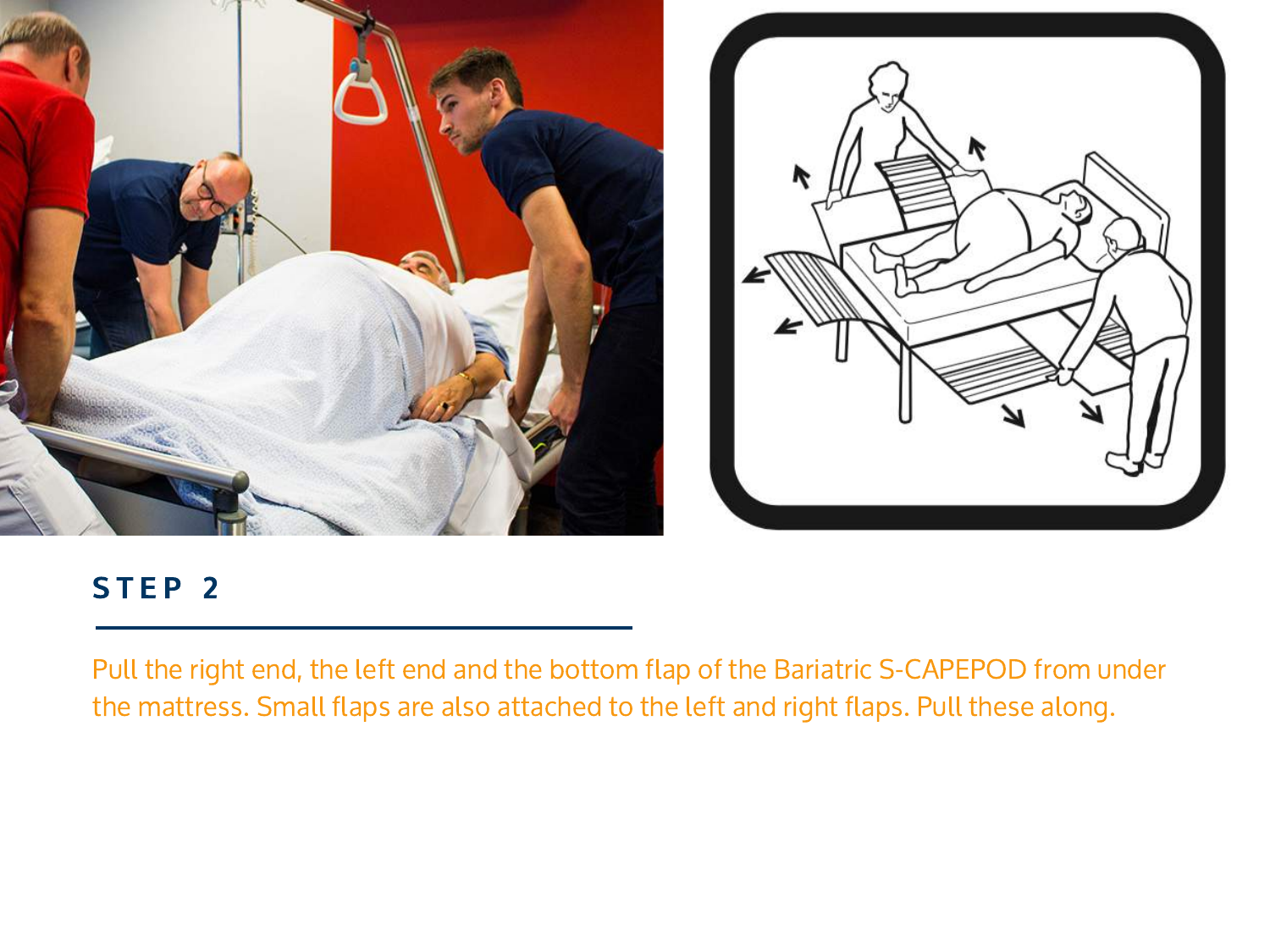



This step is performed by two people. Each person should stand at one long side of the bed. Pull the small flaps towards each other and tack them together with hook and loop fasteners. Position them under the abdomen of the client. Do this as tight and powerful as possible.

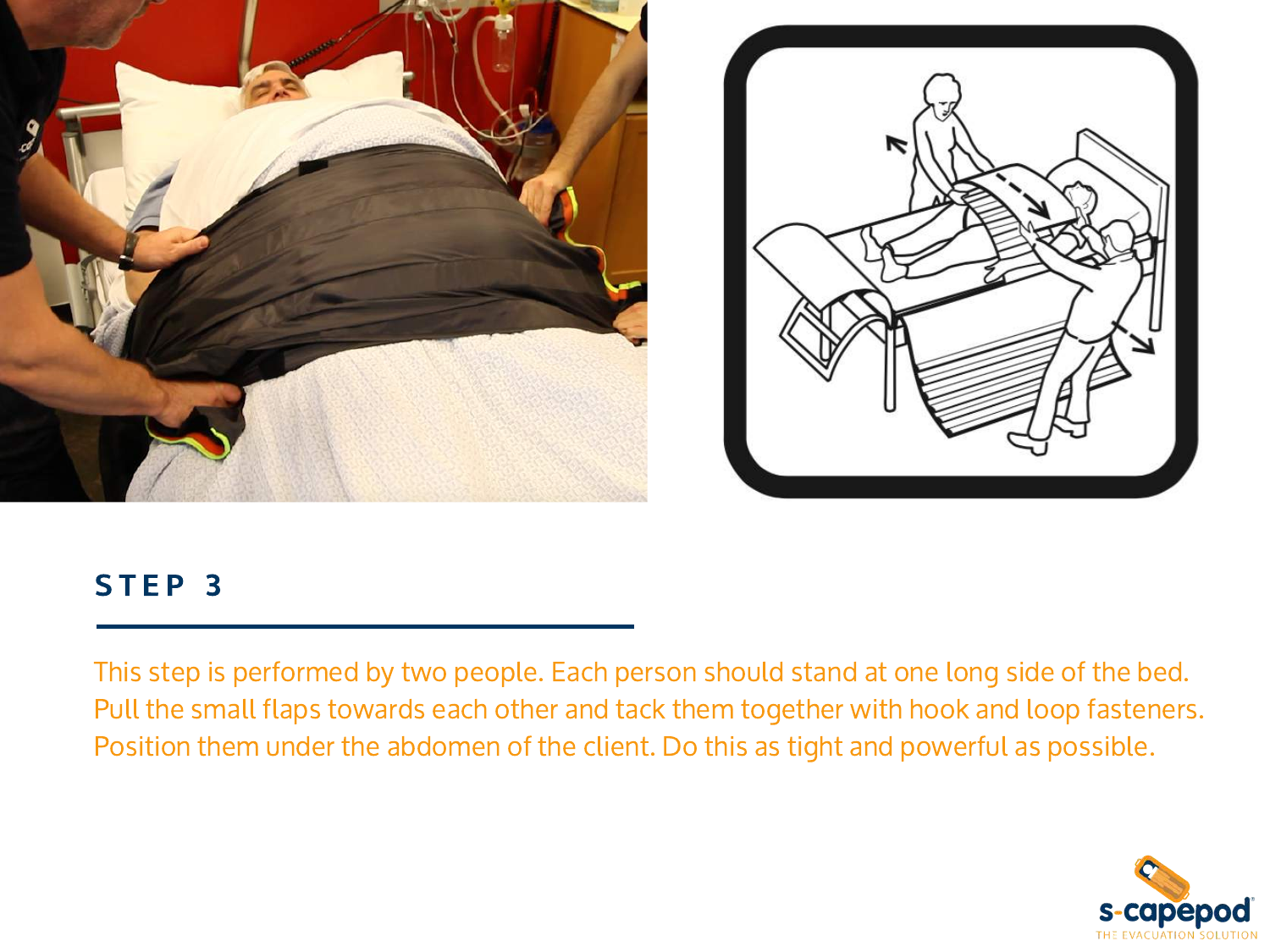



Pull both flaps vigorously towards each other and press the hook and loop fasteners of the right hand flap on that of the left. Then attach the bottom flap with the hook and loop fasteners onto the other already twinned flaps.

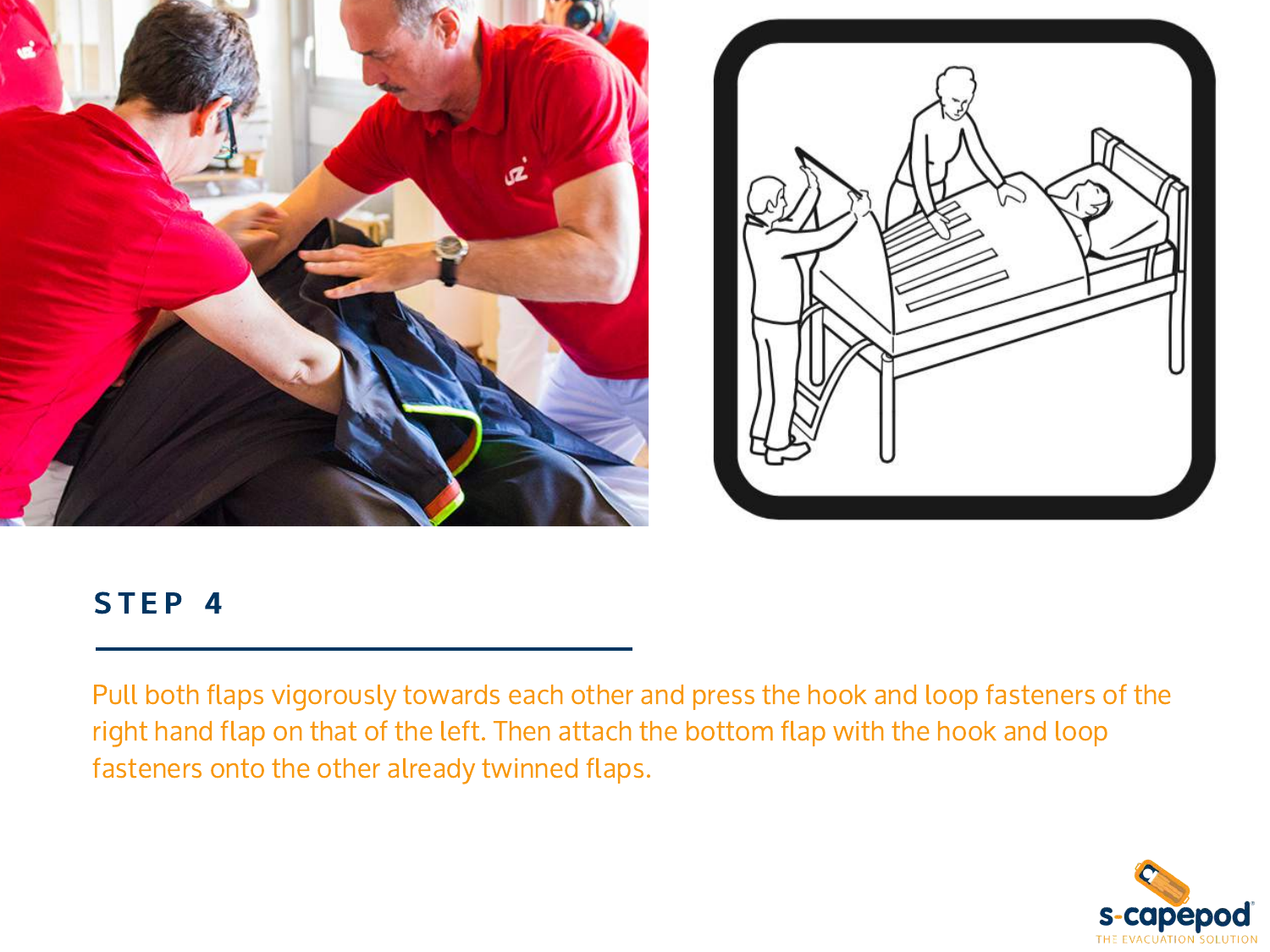



The foot end has stitched corners. You slap these around the mattress corners at the foot end. For wide mattresses you must partly dent the mattress corners in order to them into the stitched corners. The corners should end up above the mattress.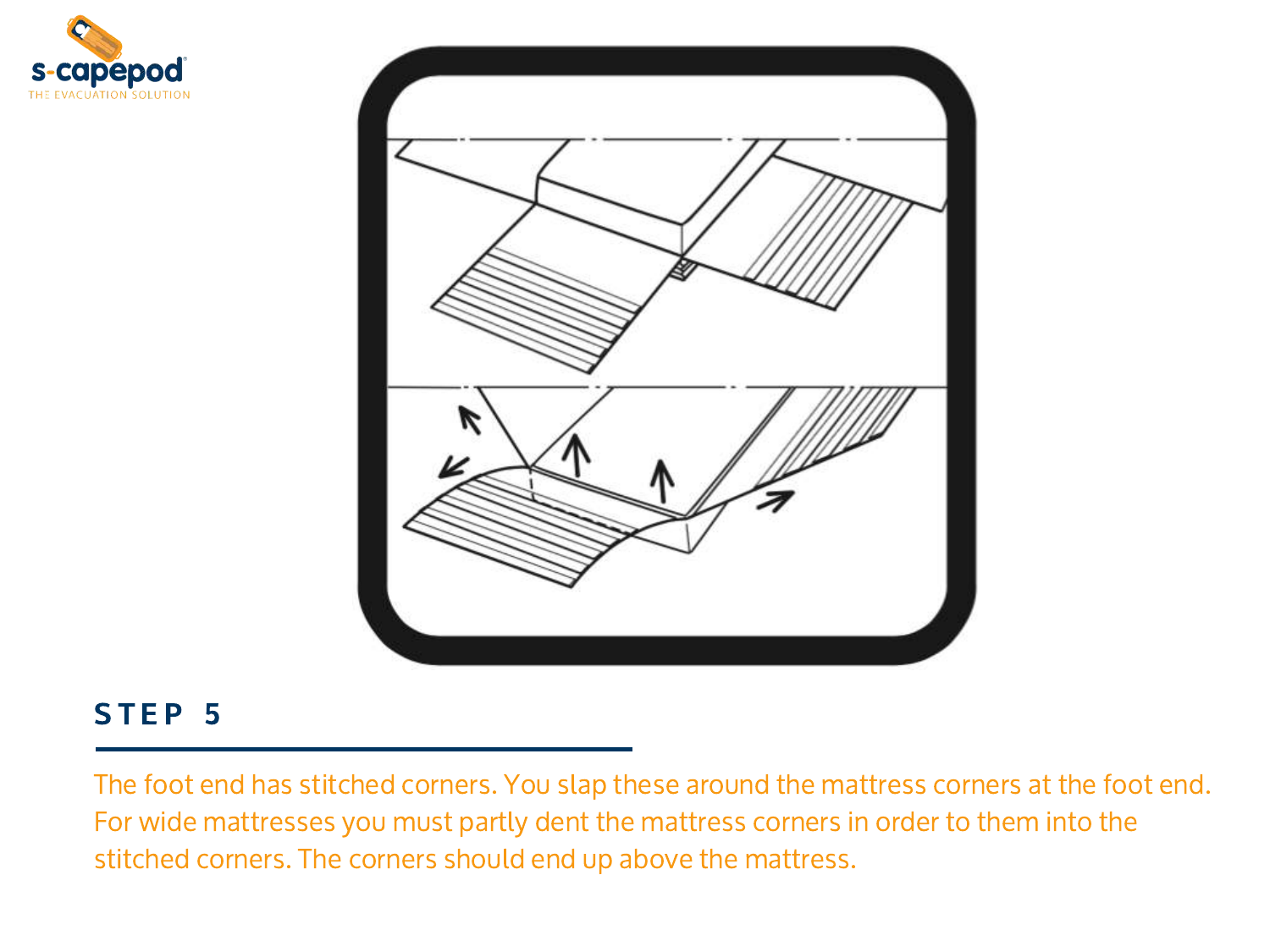



Grab the pulling strap at the foot end. This strap is located on the 'underside of the foot end' in an envelope. The second caregiver grabs the pull-tab at the head end. This is located at the head en of the Bariatric S-CAPEPOD.

Now turn the mattress simultaneously. Do this slowly and turn the mattress about 80 degrees. Keep the mattress levelled as long as possible and then lower it. Pull alone or in pairs slowly until it is situated on the ground.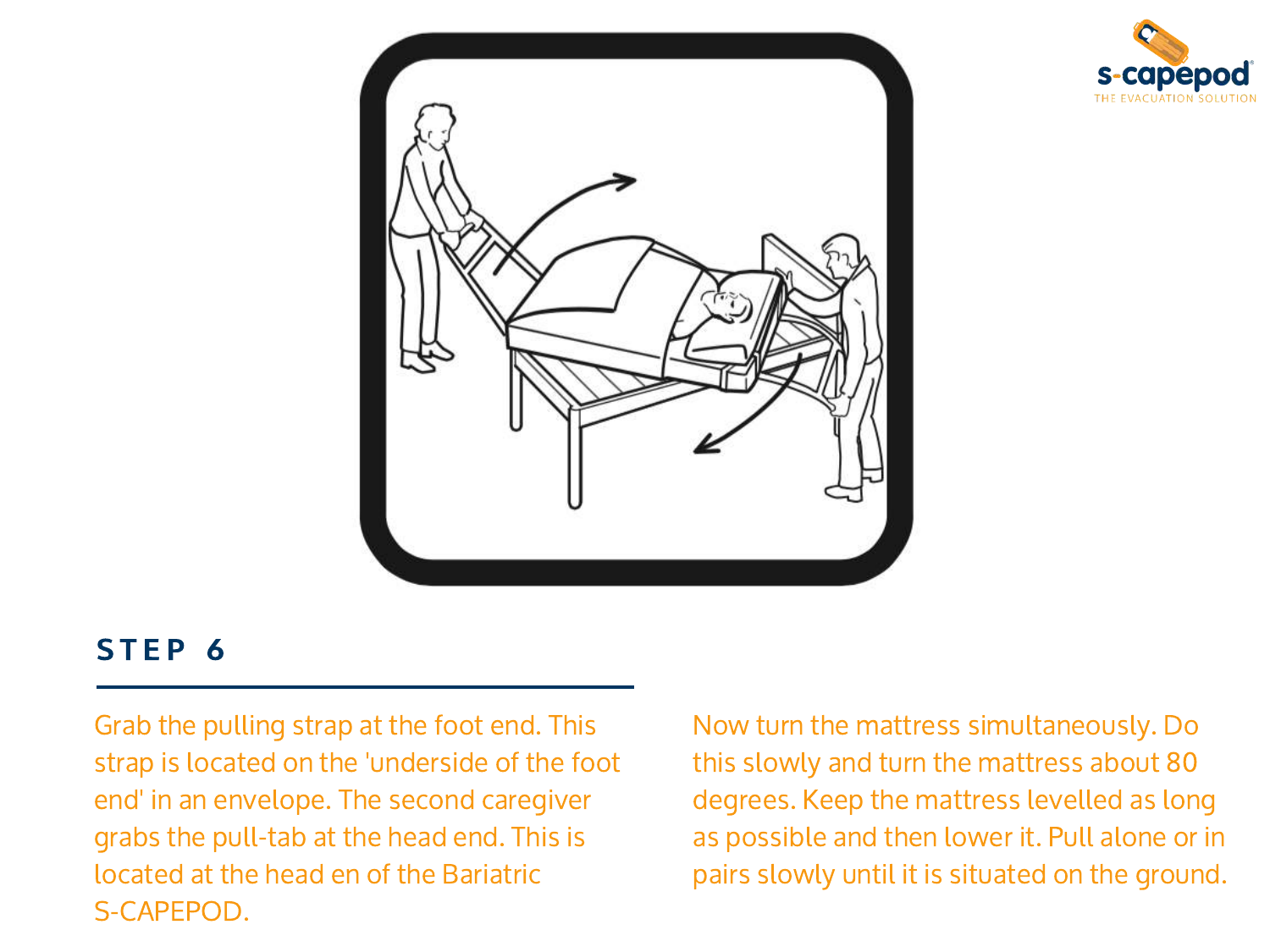



Move the person to a safe environment. Use either two or three caregivers for this. The third person can also assist while steering through tight turns.

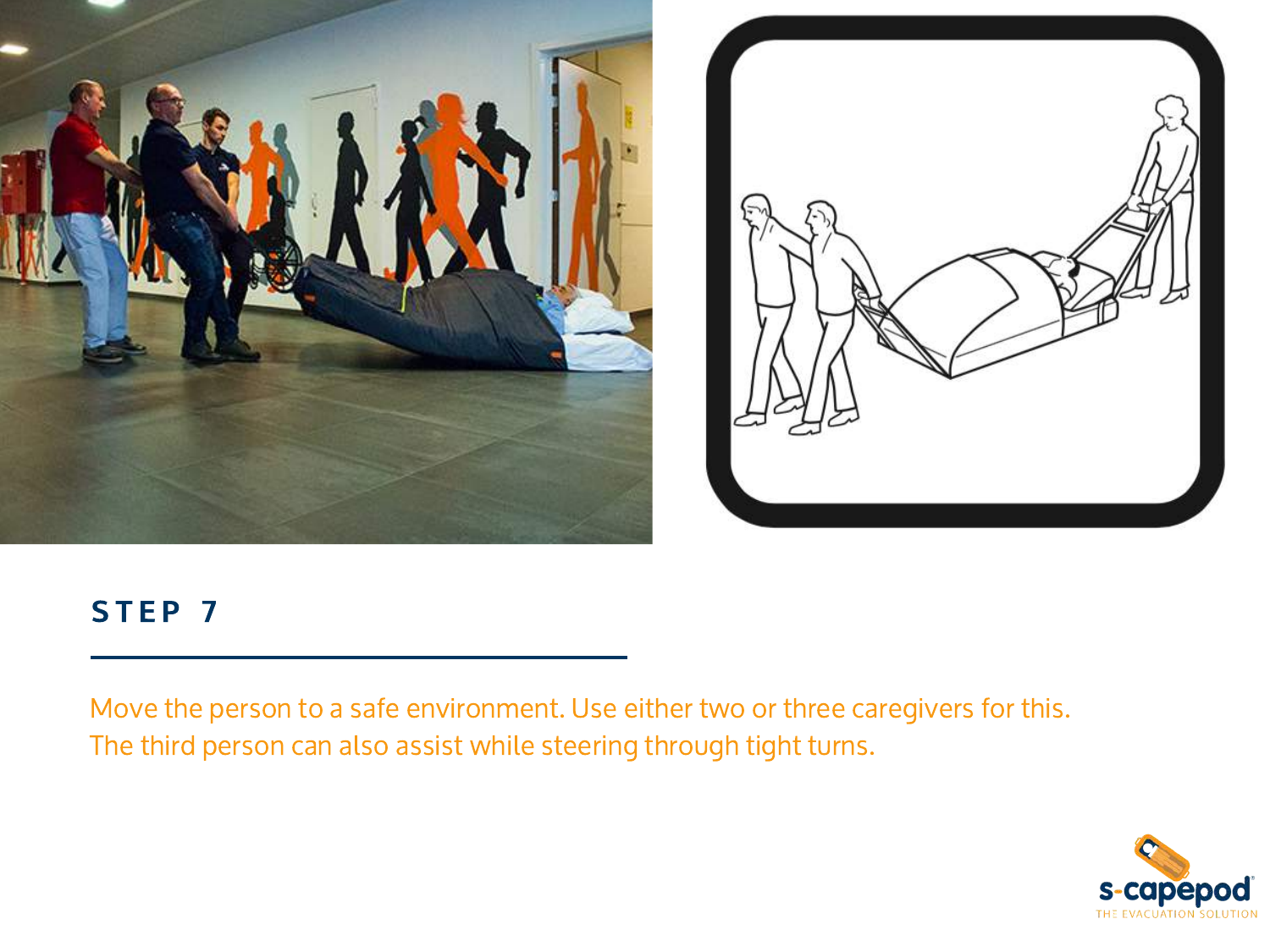



In case you are not on the ground floor, you must use the stairs, because you are not allowed to use a lift in the event of a fire. Stand a few steps lower, alone or with a second assistant.

Slowly lower the mattress once the patient's bottom is over the stairs and no longer on the floor above. One leg remains in contact with the mattress.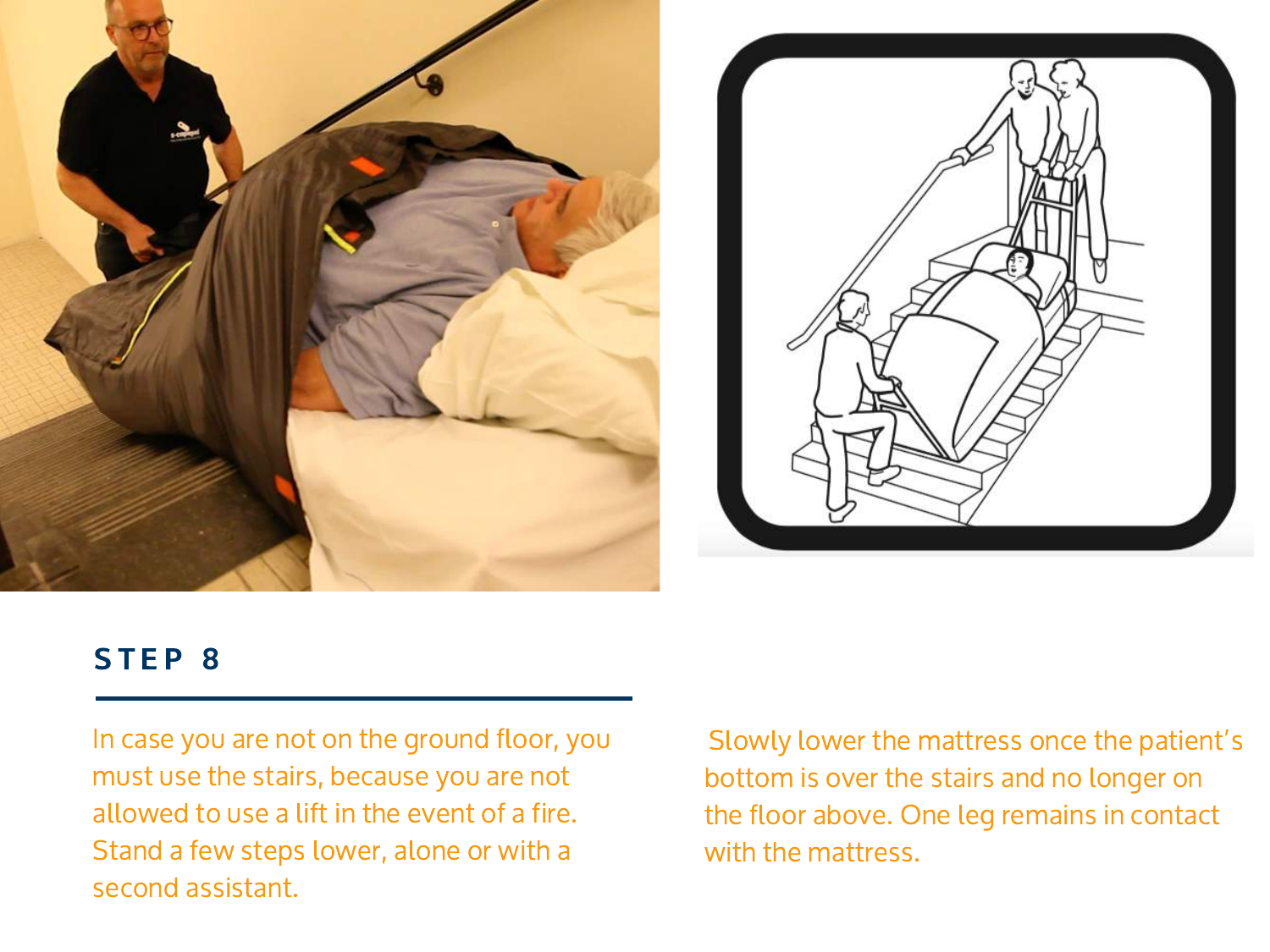

The two other assistants at the top side use to pulling straps to provide additional inhibition. If possible, they support themselves with one hand on the bannister as well.

Communicate with each other and descend step by step and continue towards a safe environment.